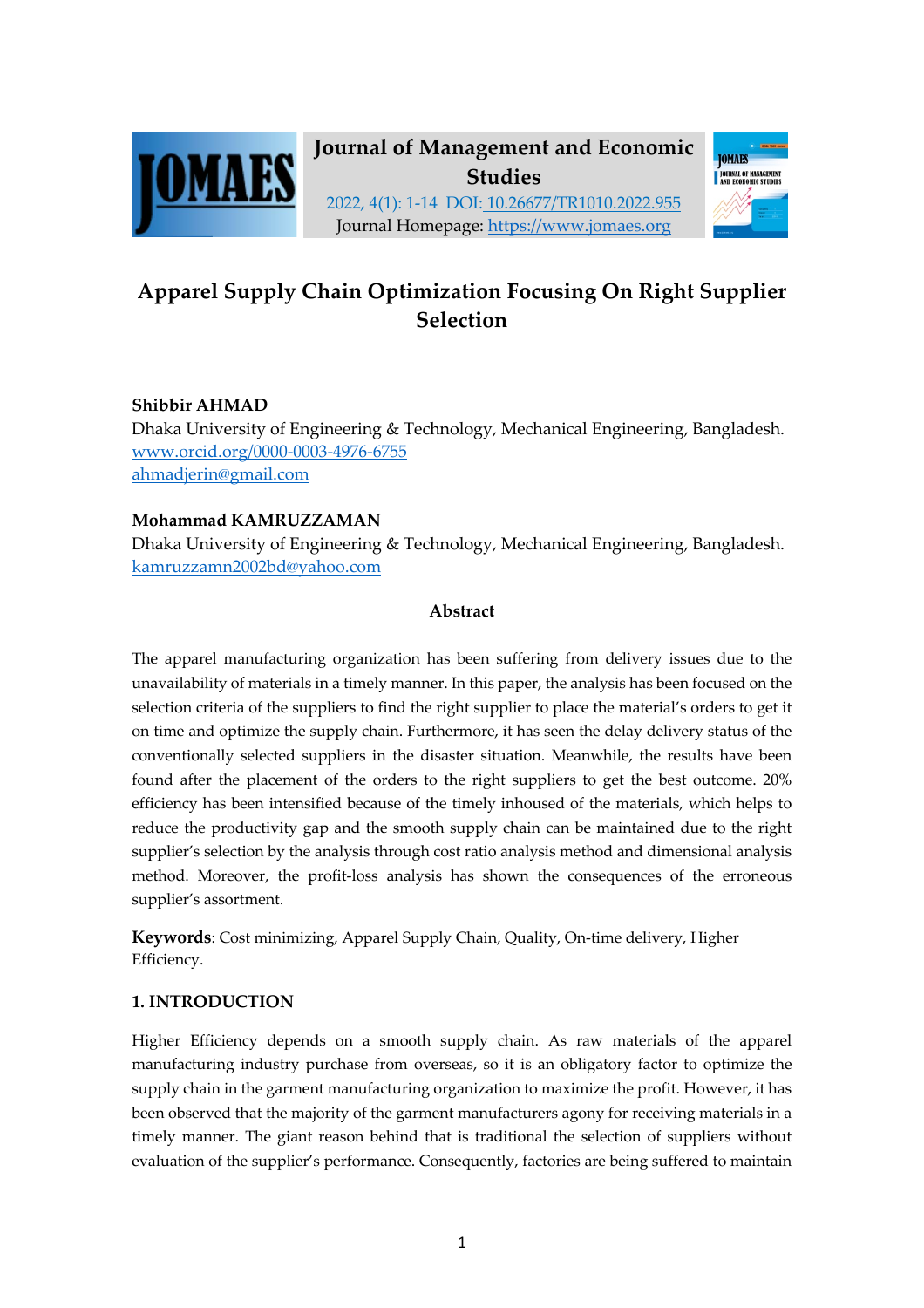the delivery dates. In this context, the selection of the right suppliers is a vital task for the apparel manufacturing organization to retain in the competitive market. Apparel manufacturing industry have been trying to update like green supply chain concept has introduced to implement in the apparel industry (Akhter et al,2020).

The merchandising team of the apparel manufacturing industry places the orders of the raw materials to the suppliers by picking the number or email or via any known person without having realistic information regarding quality, delivery, and other important criteria. The scientific analysis of the supplier's selection methods can implement to select the right suppliers in real time in apparel manufacturing organization. Supply chain management has a significant impact on product and service quality, emphasizing the relevance of the interaction between procurement, external suppliers, and quality (Bal.M et al.,2013). Appropriate supplier selection in today's modern supply chain is a strategic challenge for the company. The total business of the corporation is a crucial strategic aspect. The significance of this is that at the start of the last decade of the previous century, adequate supplier selection was recognized (Liao C.N et al.,2011). Some researchers emphasized that the inability of providers to meet their delivery commitments and expectations regarding delivery is one of the supply chain's three key sources of uncertainty (Davis.T,1993). Because of the vital role of suppliers in supply chain management, supplier selection is a crucial procurement operation. The providers' features in terms of pricing, quality, delivery, and service in achieving the objectives of the supply chain (Kagnicioglu, C. H. ,2006). The measures characterized by Dickson and later altered by Weber are still generally acknowledged in various investigations; in any case, the climate and significance of specific measure changes affirm the work in which the creators incorporate over 110 works that were examined on the issue of providers' choice (Cheraghi, S. H et al.,2011). Later, this led to an overview among an enormous number of supervisors to inspect how they arrive at a compromise while choosing suppliers (Verma, R et al.,1998 ). Their exploration showed that supervisors place the highest priority on quality as the main property of providers, trailed by conveyance and cost. Research on the effect of measures in the production network proceeds toward the start of this century, and perceived dependability of conveyance as a rule of choice (Krause, D. R et al.,2001), while some others in their review notice the need to add development as another equivalent rule ( Karpak, B,2001).

According to some researchers in 2001, before starting with defining the most important criteria by which it is necessary to assess the suppliers, you must first define an approach that involves the relationship between the customer and supplier (Birch, D. ,2001). Therefore, procurement managers must first make certain agreements with suppliers and determine the conditions for negotiations. According to the same author, the criteria for suppliers' selection can be classified into five different categories: cost, logistics, quality, development, and management; while in their study, they used four criteria for evaluating suppliers: price, quality, technology, and service (Bhutta, K. S et al.,2002). Later on, in a study, it processed similar criteria as was the case in (Çebi, F et al.,2003). One of the core hindrances to the smooth supply chain is the purchase of materials from overseas for the Bangladeshi apparel manufacturing industry. Orthodoxly, it takes 60 days for materials to arrive from a peregrine country like China to Bangladesh, and the factory gets less than 30 days to manufacture and ship the products to the cessation customers. Meanwhile,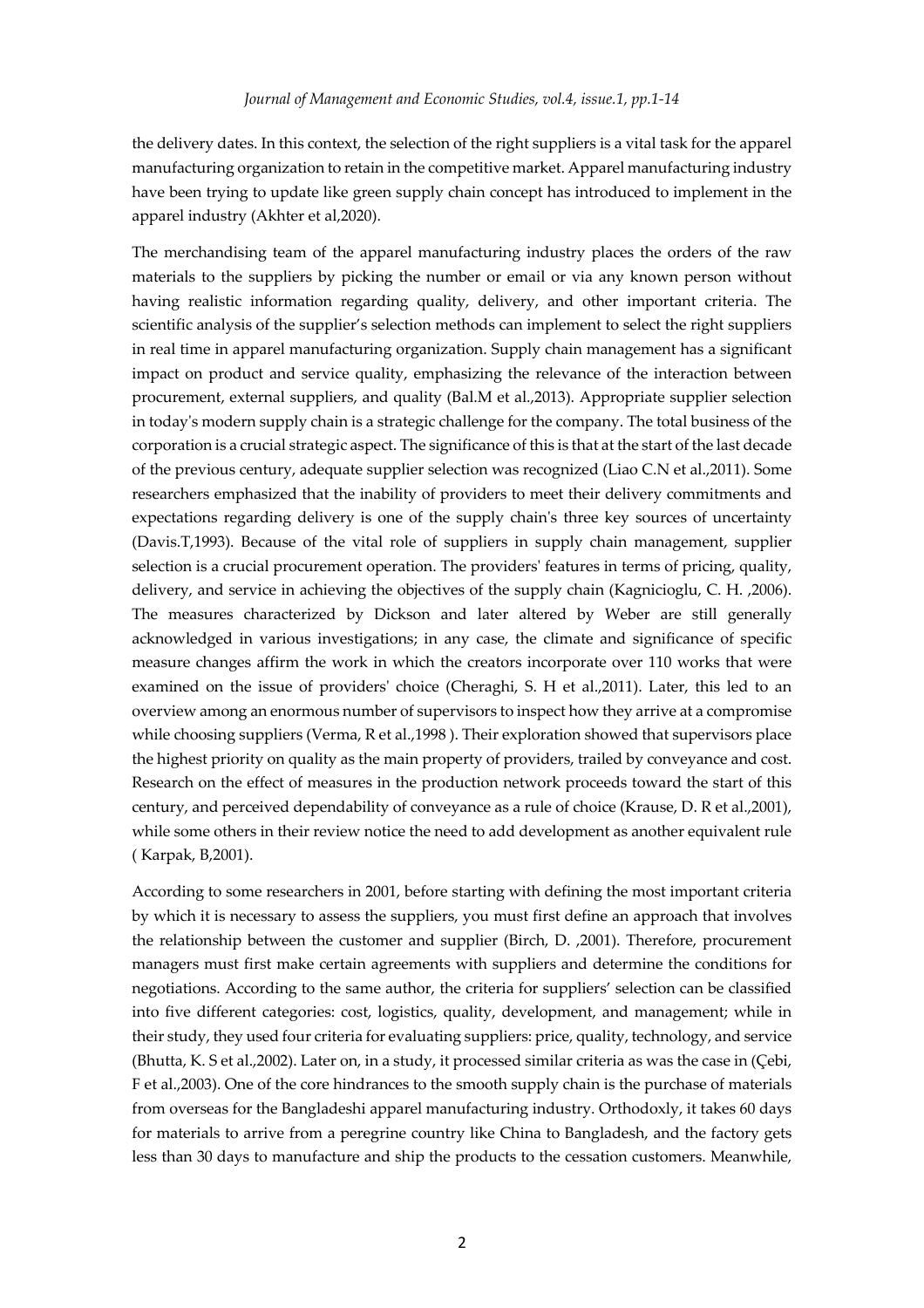selecting the right supplier at the right time is the key factor to making a smooth supply chain and achieving optimized chain performance. Hence, the paramountcy of supply chain optimization through precise supplier choosing to garment factories in our territory is essential. Deployment of artificial perspicacity in supplier selection can ameliorate the method of activitypredicated costing (Roodhoft et al., 1996).

Furthermore, many mathematical expressions implement to optimize the supply chain, however, when such a mathematical expression cannot be obtained, there is a need to utilize an estimation technique to commence the solution procedure. The estimated gradient direction guides the search process to peregrinate from one potential solution to another in an iterative scheme in a process called stochastic approximation (Robbins et al., 1951).Supplier selection incorporates a variety of implements, including cluster analysis, statistical methods, data development, analysis, case-based reasoning systems, decision support systems, total cost of ownership models, mathematical programming, and so on (De Boer et al., 2001)(Taluri S., 2002)(Choy et al., 2003)(Zhu. J., 2004). The special concentration on the ANN exercise set has to be given to avoid overfitting approximations that directly affect the predictive precision resulting from ANN. (Alam et al. 2004) suggest that the design of experiments (DOE) can be cumulated with ANN to surmount the overfitting quandary. Several simulation techniques are accordingly implemented to assess the variety of configurations of the system to be optimized. In the Operation Research (OR) literature, this type of optimization is referred to as "simulation optimization" (Tekin et al., 2004).On the other hand, another method used to optimize the stochastic objective functions is called direct search method, since the dubiousness is treated directly by optimizing stochastic functions (Tezri et al., 2004).

Supply chain optimization is an ascendant, pragmatic implement that can amplify the performance now and hold the position of the supply chain for the future. Although simulation is one of the most prosperous ways of analyzing supply chain processes (Beyer et al., 2007), furthermore, Artificial Neural Networks (ANNs) are another efficacious method to estimate arbitrary smooth functions and can be fine-tuned by utilizing stochastic replication values (Haykin's, 2008).In today's ecumenical and competitive environment, SCM and decision-making processes arise both from strategic and operational standpoints (Papageorgiou, 2009).Several review papers have been published in the last two decades that address miscellaneous aspects of SCs, e.g., SC management (Croom et al. (2000), green aspects of SCs (Srivasta 2007), ecumenical SC models and design (Meixell and Gargeya 2005), and multi-objective optimization (Trisna et al. 2016).It is generally acknowledged that one of the main obligations within the buying capacity of a business is the assessment and determination of providers. Moreover, it is well-founded that choices for buying can be scrambled and are regularly found on various measures (Cousins, Lawson, and Assistant, 2006; Pohl and Förstl, 2011). There are so many methods to analyze the selection procedure, however, we will implement the cost ratio analysis method and dimensional analysis method to identify the right suppliers for the manufacturing unit. In addition to this, we have collected data from two production units to analyze the consequences for the traditional supplier's selection process.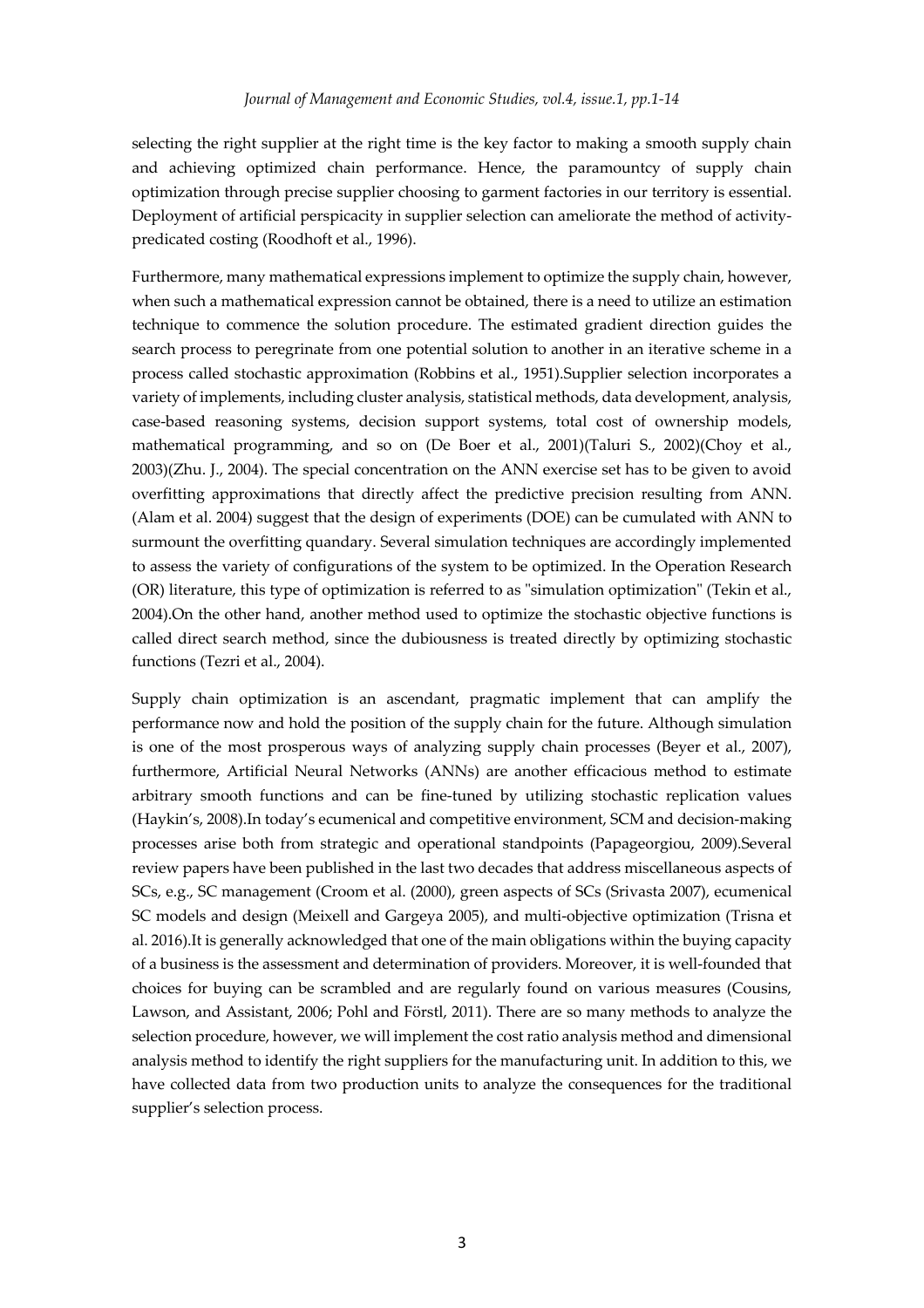

#### *1.1. Traditional Supplier Selection Strategy and its impact on apparel supply chains***:**

**Figure 1**: Traditional Suppliers' Selection Strategy

The supply chain (SC) department selects the suppliers based on the traditional method. Initially, the SC department is introduced to the materials supplier through friends or familiar people. On the other hand, if the suppliers find the responsible person's contact number or email for any company, they send an email to the manufacturers with prior knowledge of the factory's strength to the suppliers. There is an opening discussion about whether the suppliers are able to make the required items. If a manufacturing company sees that the unit price is reasonable, order will eagerly place with these designated suppliers without conducting any evaluation process based on supplier evaluation criteria. In this case, the purchaser takes a commission from those suppliers. Both parties agreed with the unofficial hidden dead to stay in a win-win situation, hence there is a gigantic possibility of getting bad quality products as well as nonprofessional delivery. In most cases, the merchandiser motivates the inspection quality controller (IQC) to approve this item, and consequently, the IQC takes advantage from the merchant end. Once the materials are received with bad quality, they do the production and ship the goods. In addition, the materials are received after 15 to 40 days of the actual delivery date. As a result, goods are shipped by air, or at a reduced rate. In this context, owners cannot do anything as they are dependent on merchandisers, and openly, they misunderstand the owner by stating this is a nominated supplier from the buyer's end or the suppliers for these specific items are rare in the world. The traditional supplier selection process is nothing but a vicious cycle that must be ruined in the factory professional environment which has shown in figure 1.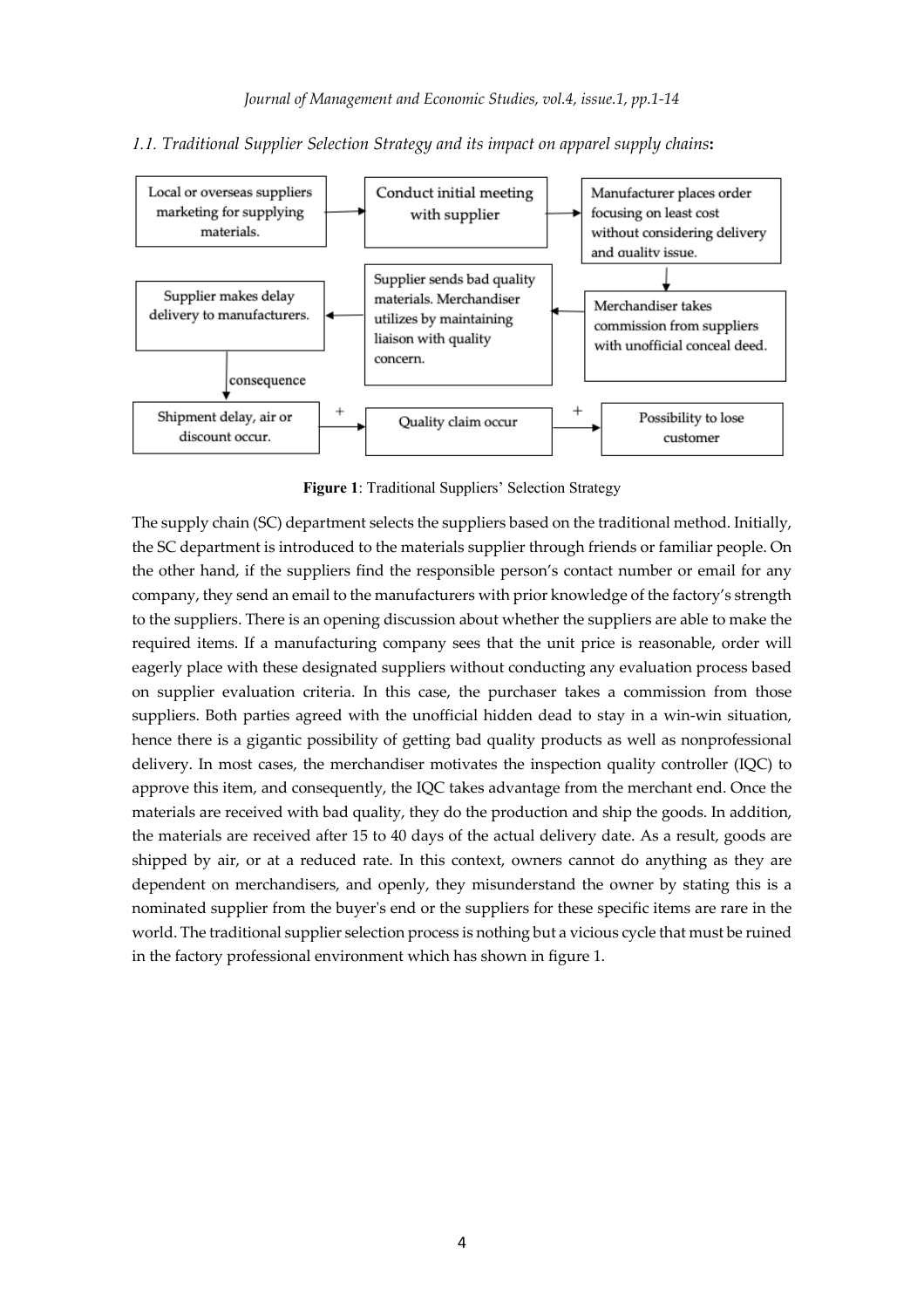

**Figure 2**: PO vs. Delay Status (PU-1)

From figure 2, the supplier is supplied materials after the minimum zero days to a maximum of sixty-eight days after the actual delivery date. This is an absurd delivery status. For such delays, the goods must be shipped by air, even if buyers cancel their orders, resulting in a massive loss for the manufacturing unit.



**Figure 3:** PO vs. Delay Status (PU-2)

Similarly, another manufacturing unit is suffered from delayed delivery of raw materials. It is found from figure 3 that two weeks are delayed for each purchase order. Subsequently, manufacturers have to pay more for air shipment and discount purposes. It is happened due to selecting the suppliers without any evaluation prior to the order placement. Customers are thus dissatisfied with placing orders to the same location in the long run. The business is in the risk zone. Many factories had to shut down since they were unable to pay workers' salaries on time due to delayed shipments and their related consequences.

| Facto           | Order    | price | Income    | Production | Air    | Disco   | Total   | Profit/loss |
|-----------------|----------|-------|-----------|------------|--------|---------|---------|-------------|
| rv              | quantity |       |           | cost       | cost   | unt     | cost    |             |
| PU1             | 500000   |       |           | \$95,000   |        | \$15,00 | \$110,0 |             |
|                 |          | 0.16  | 80,000.00 |            |        |         | 00      | (30,000.00) |
| PU <sub>2</sub> | 350000   | \$    |           | \$70,840   | \$20,0 |         | \$90.84 |             |
|                 |          | 0.25  | 87,500.00 |            | 00     |         |         | (3,340.00)  |

**Table 1:** Factory Wise Income vs. Profit Loss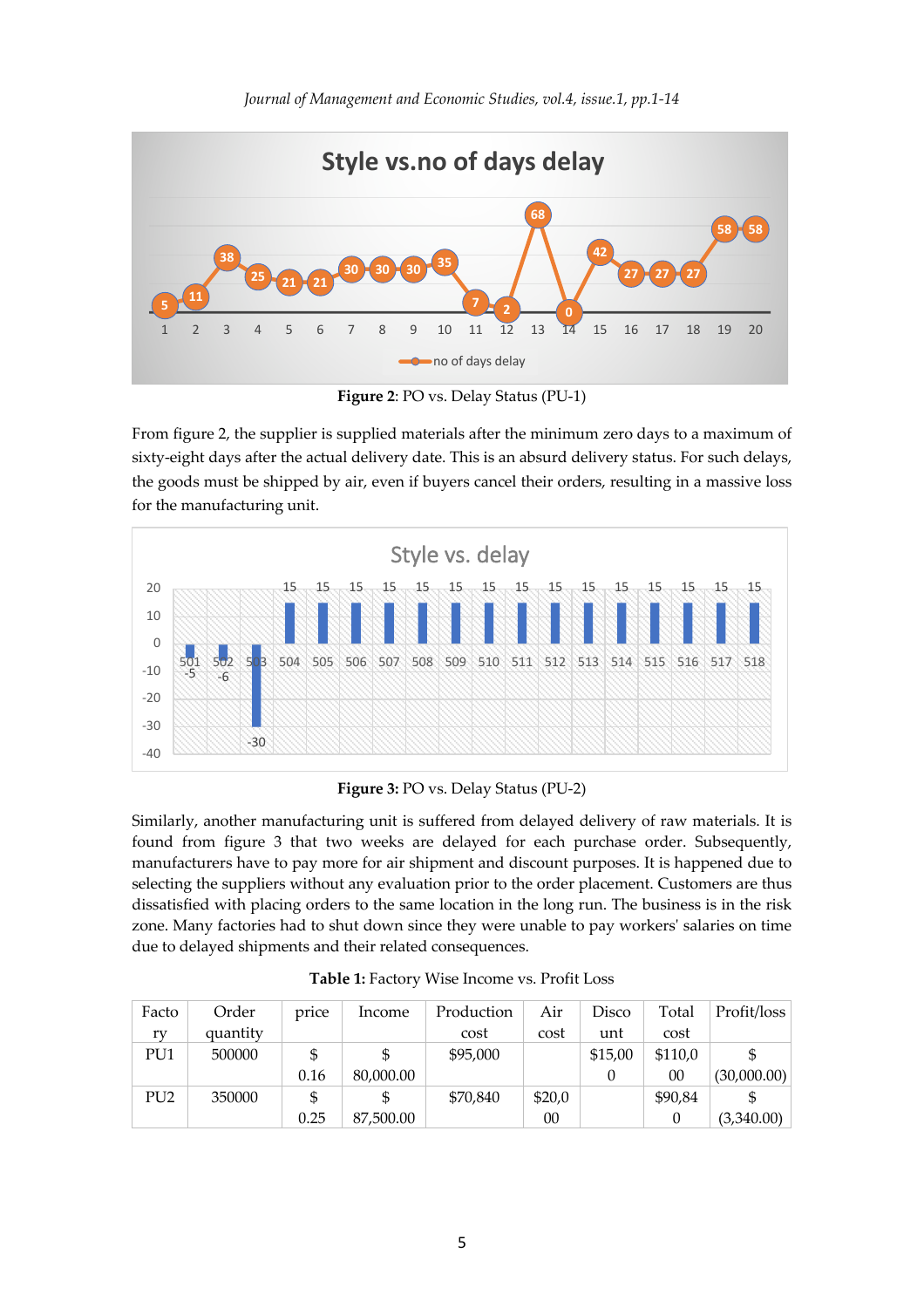After the analysis, the consequences are discussed in Table 1 for the manufacturing units 1 and 2. For instance, a customer placed five hundred-thousand-piece orders with the manufacturing unit 1. The unit price for those garments is \$0.16. Hence, the income is \$80000 from whole orders, whereas the production cost is \$95000, which is higher than the income as additional machines is used to do quick delivery since the materials are twenty days delayed from the actual delivery. Finally, the shipment is made two weeks later than the actual delivery date. That is why the buyer has imposed an 18.75% discount on the orders. The company is paid a discount of \$20,000.00. The total cost incurred to ship the goods is \$110.000, which is \$30000 more supplementary than income. On the other hand, production unit 2 is taken 350000 orders whose unit price is \$0.25. However, it is seen that the manufacturing cost is \$70,840. The goods are delivered by air. Hence, an additional \$2000 is added to the total cost, and it is come to \$90,840, but the actual income from those orders was \$87,500.00. The ultimate results are \$3,340 lost and is paid from the manufacturer's pocket merely because of the materials' acknowledged delay.

## **2. METHODS**

#### *2.1. Cost Ratio Analysis Method***:**

In this research, the application of the cost ratio analysis method to select the right supplier based on cost, focusing on quality, delivery, and service, is the basis of this research. Table 2 shows the cost analysis of the ten suppliers for the same items. The analysis has been done by using equation 1. For example, the total penalty for the supplier A is 3%. The quoted price per unit for this item is \$1.10. From equation 1, we have got a net adjusted cost of  $$1.10 (1+3%) = $1.13$ . Likewise, the rest of the suppliers' costs have been analyzed and found to be suppliers D, I, and J, selected as the best suppliers as the production unit needs three suppliers for the required items.

Net Adjusted cost = Quoted price/unit (1+ total penalty) (1)

**Table 2**: Implementation of Cost Ratio Analysis Method to Select The Right Suppliers For PU-1

| Supplier     | Quality    | Delivery   | Service | Total   | Quoted               | Net Adjusted |
|--------------|------------|------------|---------|---------|----------------------|--------------|
|              | cost ratio | cost ratio | cost    | Penalty | price/unit<br>$(\$)$ | cost         |
| A            | $1\%$      | $1\%$      | $1\%$   | 3%      | \$1.10               | \$1.13       |
| B            | $2\%$      | $2\%$      | 3%      | 7%      | \$1                  | \$1.07       |
| $\mathsf{C}$ | 3%         | $1\%$      | 4%      | $8\%$   | \$1                  | \$1.08       |
| D            | $2\%$      | $2\%$      | $1\%$   | $5\%$   | \$1                  | \$1.05       |
| E            | $1\%$      | $1\%$      | $1\%$   | 3%      | \$1.12               | \$1.46       |
| ${\bf F}$    | $2\%$      | $1\%$      | $1\%$   | 4%      | \$1.05               | \$1.09       |
| G            | 3%         | $2\%$      | $2\%$   | $7\%$   | \$1                  | \$1.07       |
| H            | $1\%$      | $2\%$      | $1\%$   | 4%      | \$1.03               | \$1.07       |
| I            | $2\%$      | $1\%$      | $1\%$   | 4%      | \$1.02               | \$1.06       |
| Т            | $2\%$      | $2\%$      | 2%      | 6%      | \$0.90               | \$0.95       |

At the same time, Table 3 portrays the suppliers' selection scenario for production unit 2. It is showed that suppliers D, F, and J are selected as the right suppliers to place the orders. In this way, the right suppliers can be selected for the manufacturing unit.

**Table 3:** Implementation of Cost Ratio Method to Select The Right Suppliers For PU-2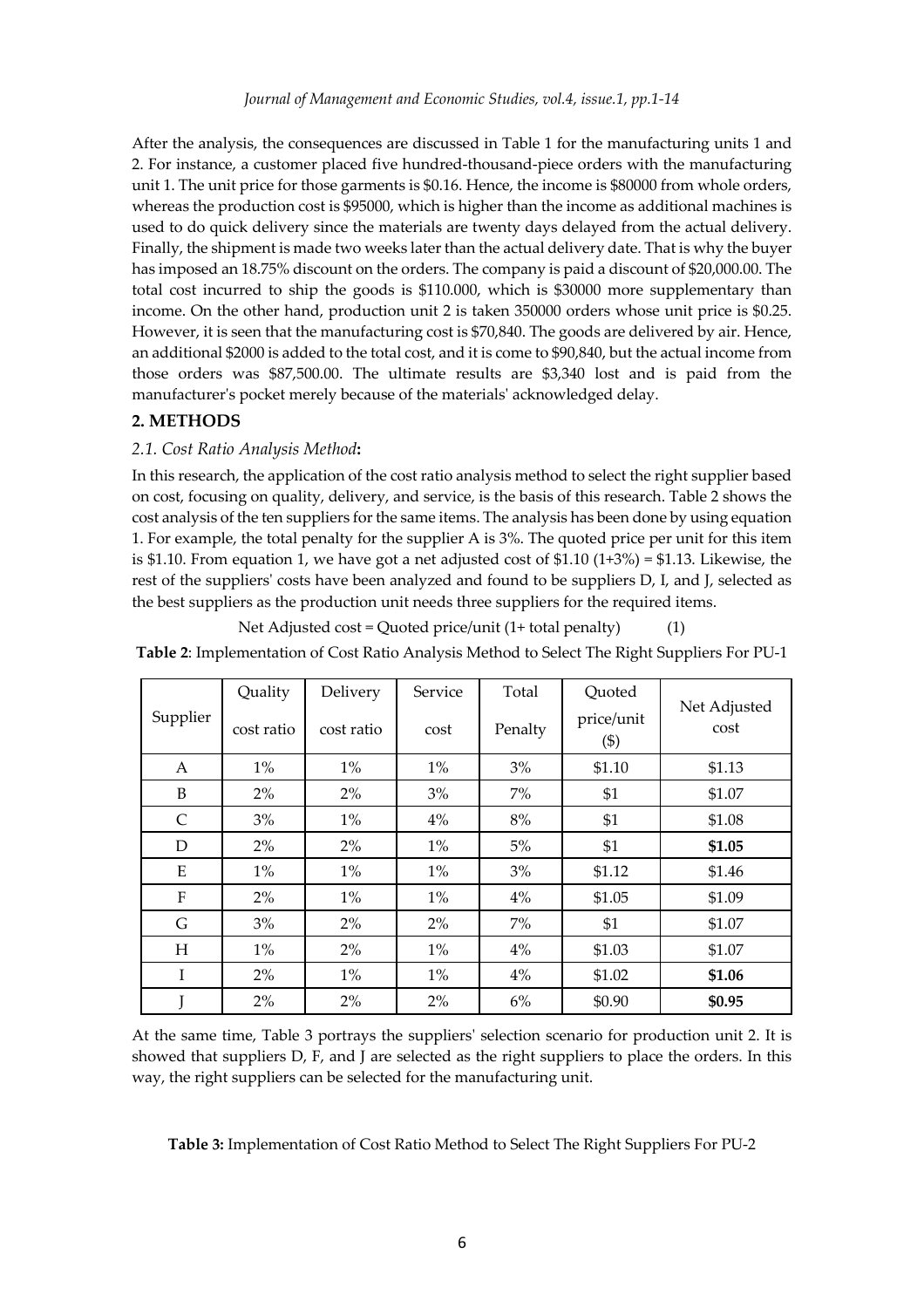*Journal of Management and Economic Studies, vol.4, issue.1, pp.1-14*

| Supplier  | Quality<br>cost ratio | Delivery<br>cost ratio | Service<br>cost | Total<br>Penalty | Quoted<br>price/unit (\$) | <b>Net</b><br>Adjusted<br>cost |
|-----------|-----------------------|------------------------|-----------------|------------------|---------------------------|--------------------------------|
| A         | $2\%$                 | $1\%$                  | $1\%$           | 4%               | \$1.05                    | \$1.09                         |
| B         | $1\%$                 | $1\%$                  | $1\%$           | 3%               | \$1.20                    | \$1.24                         |
| C         | $2\%$                 | 2%                     | $2\%$           | $6\%$            | \$1.05                    | \$1.11                         |
| D         | $2\%$                 | 2%                     | $1\%$           | 5%               | \$1                       | \$1.05                         |
| E         | $1\%$                 | 2%                     | 2%              | 5%               | \$1.15                    | \$1.21                         |
| ${\bf F}$ | 2%                    | $1\%$                  | 2%              | 5%               | \$1.02                    | \$1.07                         |
| G         | 3%                    | $1\%$                  | 2%              | $6\%$            | \$1                       | \$1.17                         |
| H         | $2\%$                 | 2%                     | $1\%$           | 5%               | \$1.07                    | \$1.12                         |
| T         | $2\%$                 | 2%                     | $2\%$           | $6\%$            | \$1.05                    | \$1.11                         |
|           | $2\%$                 | 3%                     | 2%              | 7%               | \$0.95                    | \$1.02                         |

#### *2.2. Dimensional Analysis Method***:**

In this paper, the dimensional analysis method is applied to pick the right supplier in real time for the apparel manufacturing industry to optimize the supply chain.

$$
VPI = \sqrt[W]{\prod_{i=1}^{n} \left(\frac{x_i}{y_i}\right)^{w_i}}
$$
 (2)

Here,

VPI=Vendor Parameter Index Xi= Performance Criteria Score for Supplier Yi=Standard Performance Criterion (i=1,2,3,……...nth) Wi=Weight (Relative Importance) Assigned to Criterion

$$
w = \sum_{i=1}^n |w_i|
$$

In this research, the supplier selection process is analyzed using equation 2. Table 4 shows that the VPI scores for suppliers A, B, and E are higher than any other for production unit 1. Hence, these three suppliers can be selected as the right suppliers. The demo calculation is given below for understanding the selection methodology using the dimensional analysis method.

$$
VPI(A) = 14\sqrt{(0.98/1.00)^6 \cdot (29/27)^{-5} \cdot (3/2)^{-3}}
$$

=7.13

Similarly, the VPI scores of suppliers A and B are higher than the others. Thus, these two suppliers is selected as the best ones, which is depicted in Table 5 for manufacturing unit 2. The analysis is done for five suppliers who are supplying the same materials. By studying the selection criteria, the decision can be taken from such an analysis as to which one would be the best and right supplier.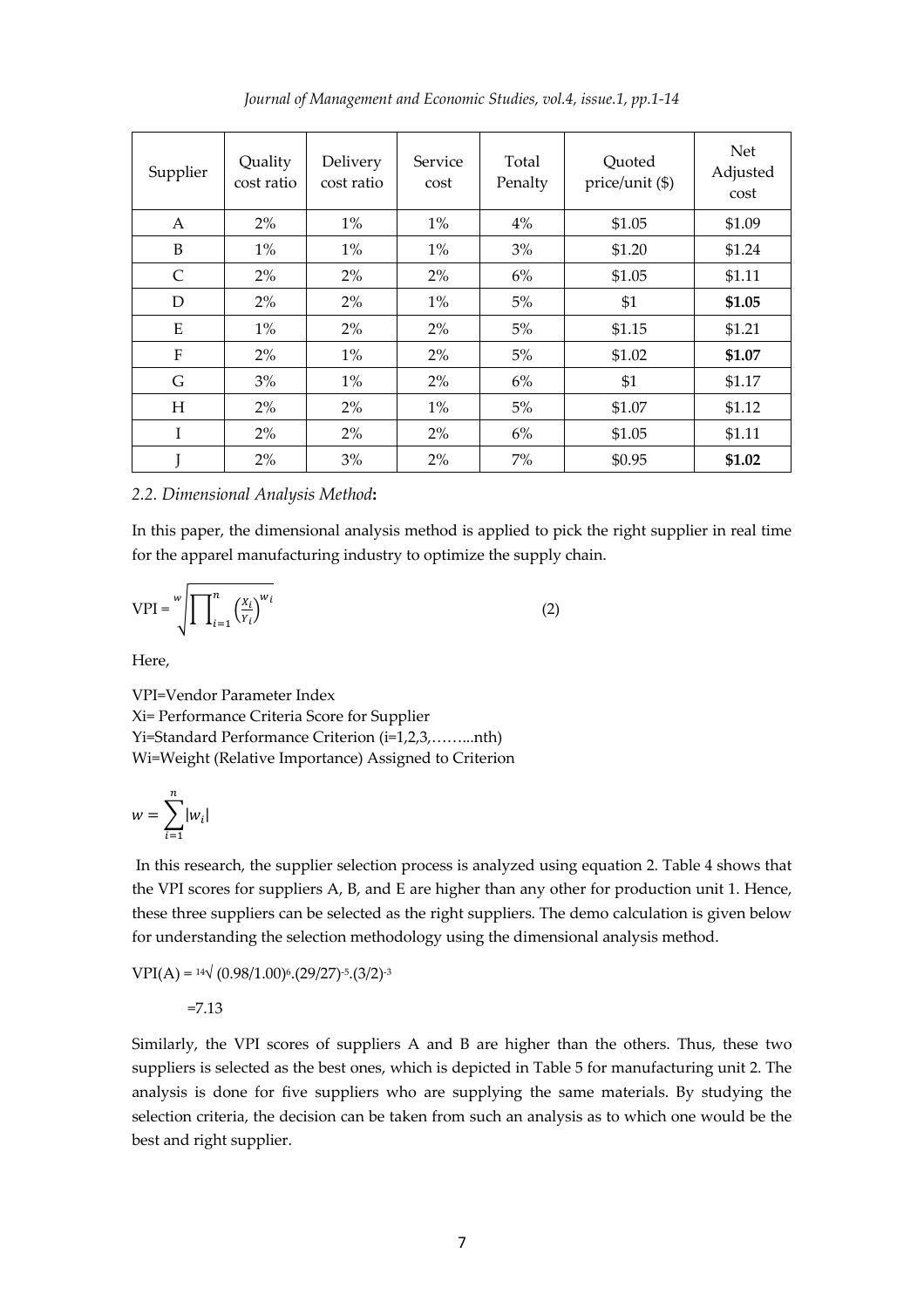## *Journal of Management and Economic Studies, vol.4, issue.1, pp.1-14*

|            | Quality (%) | Delivery (days) | Cost ( \$ )    | <b>VPI</b> |
|------------|-------------|-----------------|----------------|------------|
| Weights    | 6           | $-5$            | $-3$           |            |
| Supplier A | 98          | 29              | 3              | 7.13       |
| Standard   | 100         | 27              | $\overline{2}$ |            |
| Weights    | 5           | $-2$            | $-3$           |            |
| Supplier B | 80          | 33              | 3              | 5.36       |
| Standard   | 100         | 27              | $\overline{2}$ |            |
| Weights    | 4           | $-5$            | $-5$           |            |
| Supplier C | 70          | 35              | 3              | 1.25       |
| Standard   | 100         | 27              | $\overline{2}$ |            |
| Weights    | 3           | -6              | $-5$           |            |
| Supplier D | 60          | 31              | 3              | 1.53       |
| Standard   | 100         | 27              | $\overline{2}$ |            |
| Weights    | 8           | $-3$            | $-2$           |            |
| Supplier E | 99          | 28              | 3              | 8.51       |
| Standard   | 100         | 27              | $\overline{2}$ |            |

## **Table 4:** Implementation of Dimensional Analysis Method to Select The Right Suppliers For PU-1

**Table 5:** Implementation of Cost Ratio Method to Select The Right Suppliers For PU-2

|            | Quality (%)    | Delivery (days) | $Cost(\$)$     | <b>VPI</b> |
|------------|----------------|-----------------|----------------|------------|
| Weights    | 5              | -6              | $-5$           |            |
| Supplier A | 95             | 21              | 3              | 9.49       |
| Standard   | 100            | 27              | $\overline{2}$ |            |
|            | Quality(%)     | Delivery (days) | $Cost(\$)$     |            |
| Weights    | $\overline{2}$ | -5              | $-5$           |            |
| Supplier B | 85             | 23              | 3              | 6.41       |
| Standard   | 100            | 27              | $\overline{2}$ |            |
|            | Quality(%)     | Delivery (days) | $Cost(\$)$     |            |
| Weights    | 4              | $-2$            | $-5$           |            |
| Supplier C | 78             | 25              | 3              | 3.31       |
| Standard   | 100            | 27              | $\overline{2}$ |            |
|            | Quality $(\%)$ | Delivery (days) | $Cost(\$)$     |            |
| Weights    | 3              | -4              | $-5$           |            |
| Supplier D | 75             | 38              | 3              | 1.59       |
| Standard   | 100            | 27              | $\overline{2}$ |            |
|            | Quality(%)     | Delivery (days) | $Cost(\$))$    |            |
| Weights    | 8              | $-3$            | $-5$           |            |
| Supplier E | 65             | 35              | 3              | 0.07       |
| Standard   | 100            | 27              | $\overline{2}$ |            |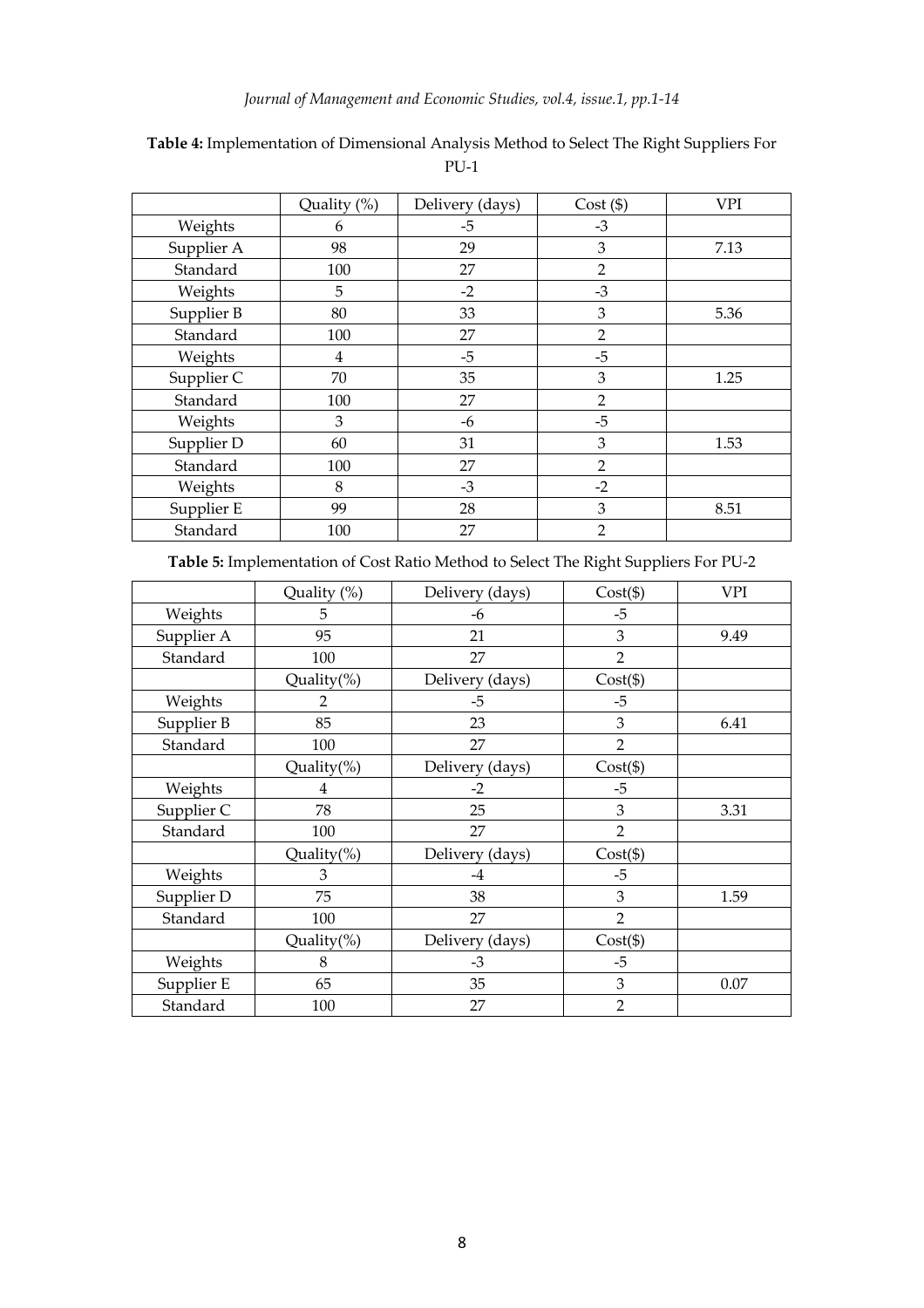#### **3. RESULTS**

In addition, it is also detected from Figures 4 and 5 that the benefit-to-cost (BR) ratio intensified. BCR is shown 1.10 on average from figure 4 while materials are taken from traditionally selected suppliers, and the significance of the delay in delivery of the materials to the production unit is clear. However, the BCR is increased by 42%, which portrayed in figure 5.







**Figure 4**: Benefit -to-Cost Ratio Analysis -Before (PU-1) **Figure 5**: Benefit to Cost Ratio Analysis -After (PU-1)



**Figure 6:** Benefit -to-Cost Ratio Analysis -Before (PU-2) **Figure 7:** Benefit -to-Cost Ratio Analysis -Before (PU-2)

Similarly, the BCR ratio is augmented from 0.9 to 2.0 which has shown in figure 6 and 7 respectively where the improvement over the earlier BCR because of the best supplier selection for purchasing the raw materials from the right suppliers, which leads to an optimized supply chain. After the selection process through cost ratio analysis and the dimensional analysis method, manufacturing units 1 and 2 are placed material orders to the best selected suppliers. It is seen from figure 8 that the materials Example Status improved to 94% to 94% to 94% to 94% to 96% and 94% to 97% once the right supplier's selection.<br>
The central status improved to 94% to 96% and 94% to 96% and 94% to 97% once the right supplier's selection.<br>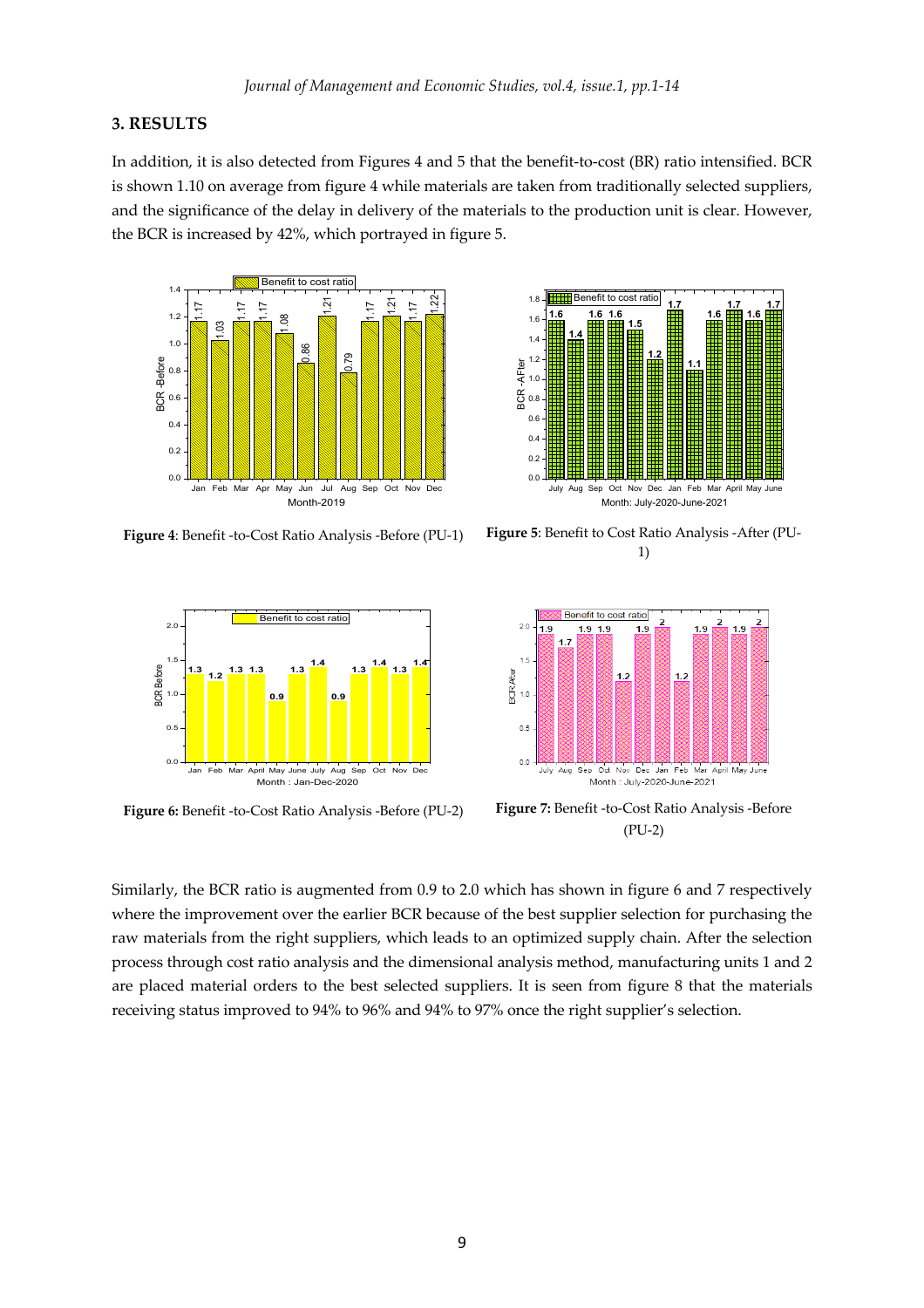

**Figure 8**: Ontime Materials Received Status

The right supplier's selection is the core task for any apparel manufacturing to keep the supply chain smooth and get the optimal results from the chain as a whole. That's why the research is emphasized on hunting for the right supplier's selection based on the criteria, i.e., quality, delivery, and least cost.



**Figure 9:** Optimized Delay Improvements (PU-1)

Figure 9 shows the reflection of the delayed delivery improvement while bringing raw materials from the analytically selected suppliers through the cost ratio and dimensional analysis method for the production unit 1. The receiving date and delivery date are very close, which is manageable to keep the smooth production and get the best outcome, which leads to higher efficiency.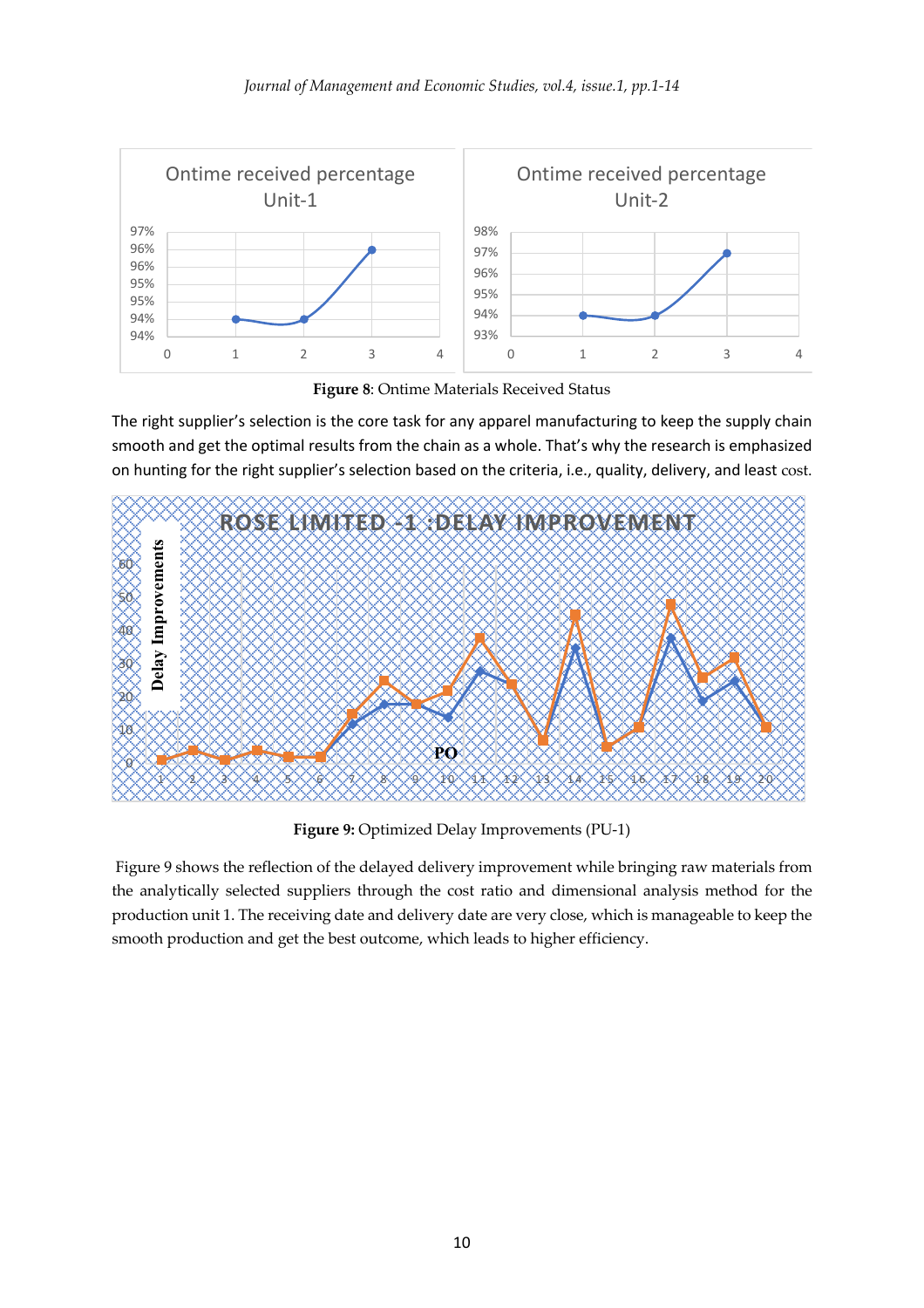

**Figure 10**: Optimized Delay Improvements - (PU-2)

The same is true for manufacturing unit 2. Figure 10 displays the enhancement of the delay days, which is very narrowed to the actual receiving date. The study shows that 95% of the on-time tracking (OTT) or actual receiving dates are met. That implies that the delivery commitment of the selected suppliers is correct and the results are result-oriented. As a result, production units 1 and 2 are able to produce goods and ship them at the right time. The efficiency level of production units 1 and 2 has increased by 15%–20%, which is shown in Figures 11 and 12.



**Figure 11:** Comparison of Efficiency Improvement Status (PU-1)

The comparison of the efficiency improvement status while purchasing the materials from conventional suppliers and the best results after sourcing the raw materials from the right suppliers at the right time is shown in Figures 11 and 12 for the production units 1 and 2 successively.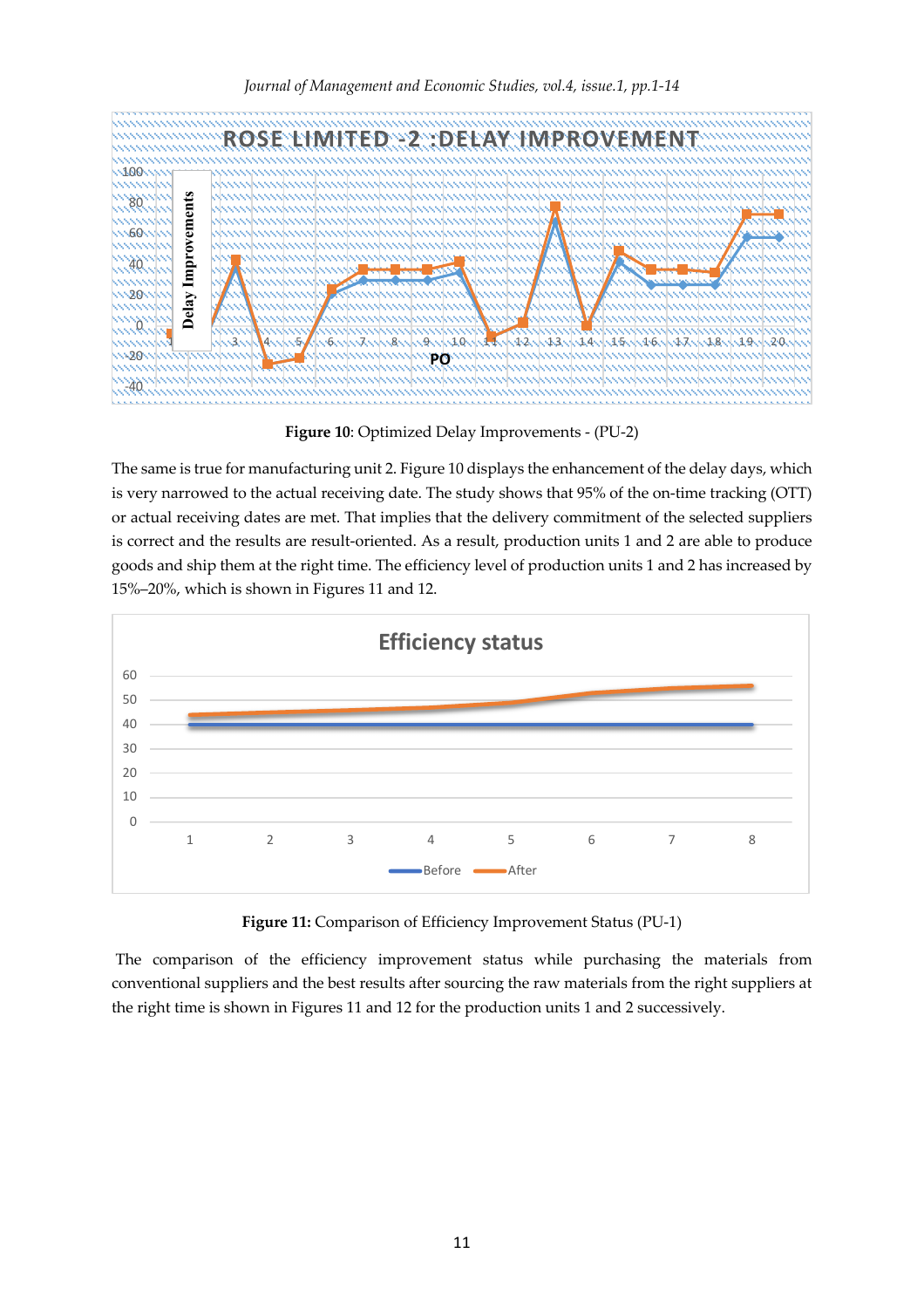

**Figure 12:** Comparison of Efficiency Improvement Status (PU-2)

1 2 3 4 5 6 7 8

#### **4. DISCUSSIONS**

The company pays more money to get optimized supply chain in the apparel manufacturing industry. In this research, the analysis has been made based on the conventional supplier's delivery status and the improvement status after the scientifically selection of the right suppliers by the performance evaluation of that suppliers using dimensional analysis method and cost ratio analysis method. It has been found that suppliers selected through analytical study, were able to provide the materials to the manufacturer warehouse on time to meet the shipment which leads to increase the efficiency. Overall, the supply chain optimized because of the reduction of the time and cost.

#### **5. CONCLUSIONS**

The mission and vision of the apparel manufacturing industry is to make a profit by cutting costs in all echelons of the supply chain. The majority of the product cost is incurred on materials rather than manufacturing costs (CM). It is observed that 30% of the FOB (freight on-board) price for any garment acquired for cutting and making charge, while the remaining 70% is acquired for the materials cost. Hence, sometimes it is impossible to make money with CM costs. In this case, the manufacturers must save money on materials and transportation costs by optimizing the overall supply chain. To accomplish this task, the selection of the right suppliers is one of the biggest jobs for the apparel manufacturers. Henceforth, the right supplier's selection is the crucial factor as the money saving depends on time materials received and the better quality of the resource. In this research, the data is taken from two apparel manufacturing organizations to analyze the current status of the materials received as well as the profit margin scenario. It is originated that the timely material delivery status is 60%, where the possible loss for the manufacturing unit is 40% for the undelivered materials on time. In this case, the manufacturers are unable to ship the goods on time. Accordingly, a factory cannot make enough money to pay the workforce's salary within the specified period, which means depreciating the better working environment. That's why the analysis is completed to select the right suppliers to get the materials on time. The cost ratio analysis and dimensional analysis methods are implemented to identify the criteria and would be able to take the decision for the right supplier's selection at the right time to get the best service in the case of delivery, quality, and cost. The efficiency is dramatically improved for the selected manufacturing unit since the materials are taken from the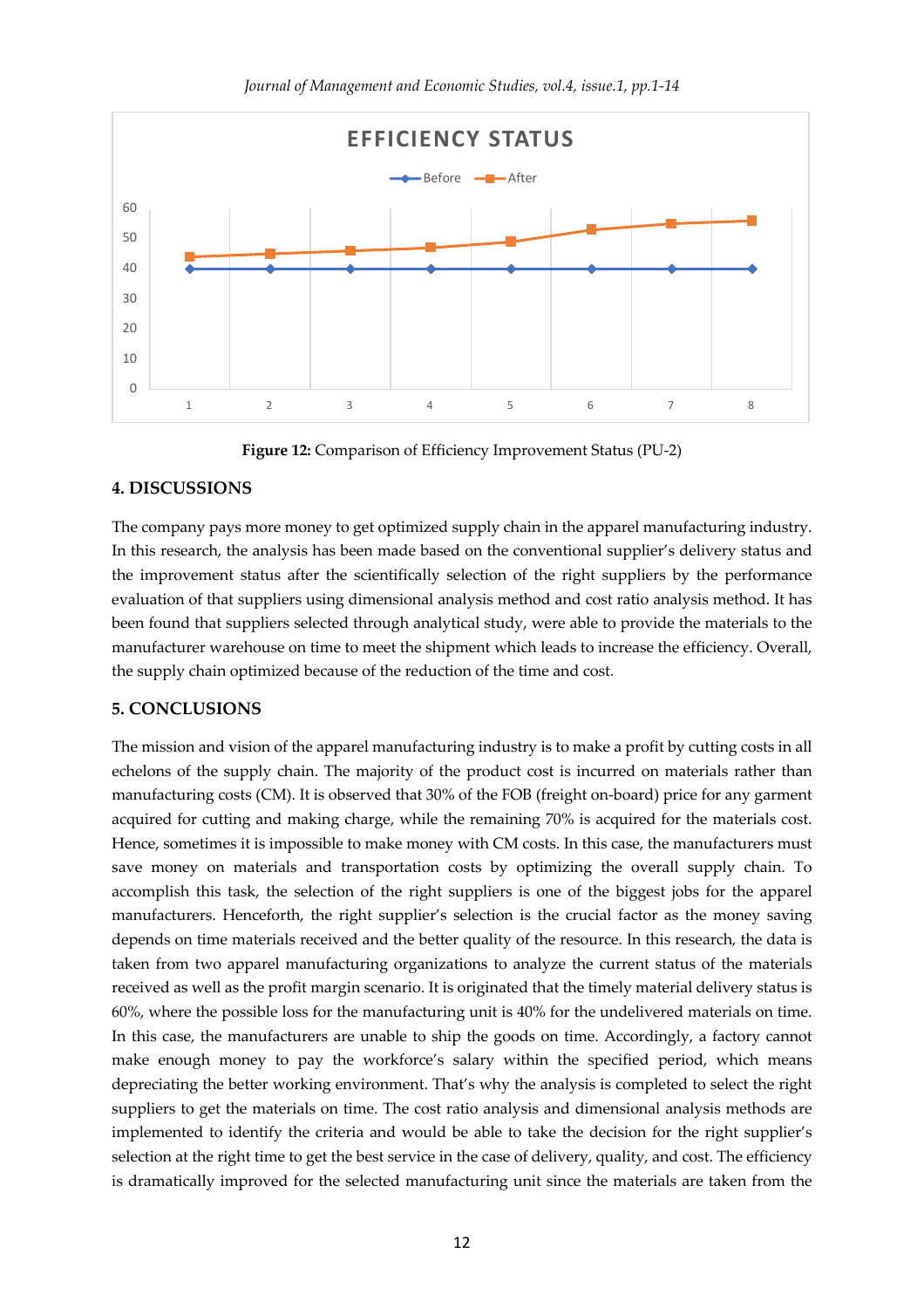analytically selected best suppliers. The rate of on-time delivery is drastically heightened compared with the previous status, merely because of the right supplier's selection. The analysis for the right supplier's selection could be done by applying more methods to ten manufacturing units to get more precise results. That would be the future research recommendation.

#### **Data Availability Statement:**

The basis data supporting the results of this research are stated in the manuscript.

#### **REFERENCES**

- Alam, F. M., McNaught, K. R., & Ringrose, T. J. (2004). A comparison of experimental designs in the development of a neural network simulation metamodel. Simulation Modelling Practice and Theory, 12(7-8): 559-578.
- Akter, S. , Ji, X. , Sarker, M. , Cai, L. , Shao, Y. , Hasan, M. , Abir, S.,& Quan, V. (2020). Clean Manufacturing and Green Practices in the Apparel Supply Chain, Open Journal of Business and Management, 8, 104-113. doi: 10.4236/ojbm.2020.81007."
- Birch, D. (2001). Made for each other? Supply Management, pp.42-43.
- Beyer, H. G., & Sendhoff, B. (2007). Robust optimization–a comprehensive survey. Computer Methods In Applied Mechanics And Engineering, 196(33-34): 3190-3218.
- Bhutta, K. S., & Huq, F. (2002). Supplier selection problem: a comparison of the total cost of ownership and analytic hierarchy process approaches. Supply Chain Management: An International Journal, 7(3): 126-135.
- Bal, M., Demirhan, A., (2013). Using rough set theory for supply chain management process in business. In Proceedings of the XI Balkan conference on operational research (BALCOR 2013), Belgrade-Zlatibor, Serbia (pp. 367-374).
- Çebi, F., & Bayraktar, D. (2003). An integrated approach for supplier selection. Logistics Information Management, 16(6): 395- 400.
- Cheraghi, S. H., Dadashzadeh, M., & Subramanian, M. (2011). Critical success factors for supplier selection: an update. Journal of Applied Business Research (JABR), 20(2).
- Choy, K. L., Lee, W. B., & Lo, V. (2003). Design of a case based intelligent supplier relationship management system—the integration of supplier rating system and product coding system. Expert Systems With Applications, 25(1): 87-100.
- Cousins, P. D., Lawson, B., & Squire, B. An empirical taxonomy of purchasing functions. International Journal of Operations & Production Management, 2006, 26(7): 775-794.
- Davis, T. (1993). Effective supply chain management. Sloan management review, 34(4): 35.
- De Boer, L., Labro, E., & Morlacchi, P. (2001). A review of methods supporting supplier selection. European Journal Of Purchasing & Supply Management, 7(2): 75-89.